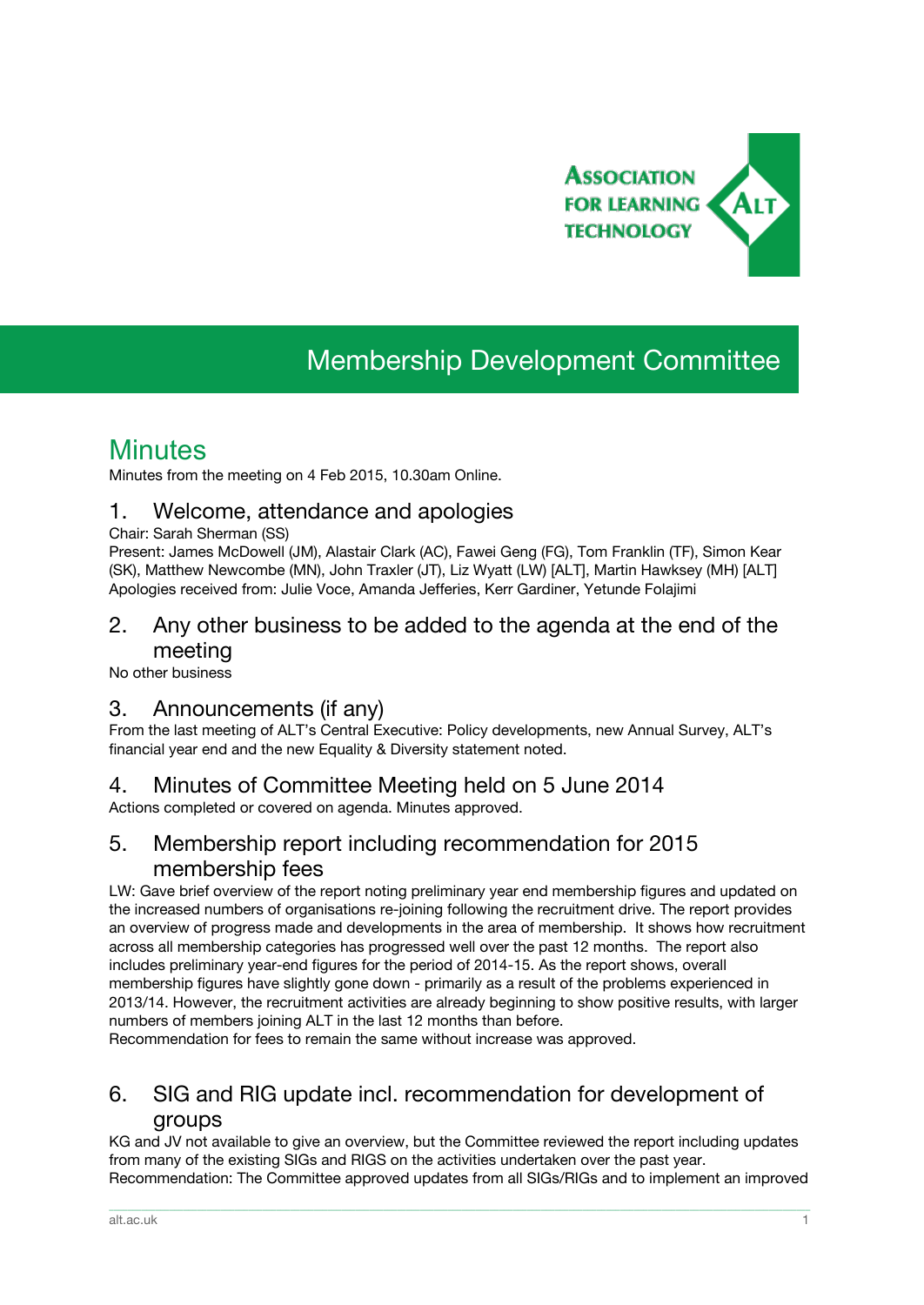reporting form for the coming year.

Action: LW to lead on liaising with SIGs regarding upcoming activities and implementation of improved reporting form.

SS highlighted that the Regional/National group names isn't useful and recommended to move towards a more generic 'groups' term. Noted that reports from some SIGs/RIGs missing. AC: Highlighted that after discussion it was recommended to move the Inclusive and Open Education

SIG into Open Education group. Recommendation: The Committee approved the merger of Inclusive and Open Education SIG. Trustees will be informed by the committee's input on the following ideas for development:

- 1. To encourage members to join together to establish new groups in the UK for North East, West Midlands, South West, South East, East or Northern Ireland in 2015/16 in line with ALT's strategic aims to better represent its members and increase networking and knowledge exchange at a local and national level;
- 2. In consultation with existing groups to review and update policies relating to Special Interest and other groups and to clarify the differences between the two types of groups, membership requirements and support with the aim of better supporting members in leading on group activities e.g. SIG-led conferences and events.

The Committee's Chair to report back to Trustees feedback from the Committee to the ideas outlined above.

## 7. CMALT report

LW gave an overview of the report and noted that group registrations for CMALT is increasing and updated on the next steps following the 3 year certificate update review pilot. The report also detailed the CDG being transitioned into the larger CMALT assessors group. As CMALT has grown in popularity so has demand for support including webinars and consequently outgrown the CDG. AC: Meeting with Niace and highlighted opportunities for dialogs for incorporating CMALT in other

schemes.

LW: Highlighted the ongoing work with HEA in UKPSF

Recommendation: The Committee approved to enable all Lead Assessors to take an active role in the further development of the CMALT scheme and to transition to CMALT Development Group accordingly; to further provide a smooth transition for all current members of the CDG to continue their involvement.

Action: LW to liaise with JM to discuss regional CMALT assessor groups.

### 8. Events report

Report noted

9. Communications and web report

Report noted

### 10. Equality and Diversity statement

Publication of statement noted

11. International matters (see item 6, list of int. partners) SS: noted MoU with ILTA

### 12. Items to be reported to the Central Executive Committee

Recommendations from items 5,6,7 relating to the membership fees for 2015, the transition of the CMALT Development Group and the development of ALT Groups to be reported to Trustees.

### 13. Date of next meeting: 3 June 2015 (online)

Item noted. Possibility of a blended meeting to be continued offline